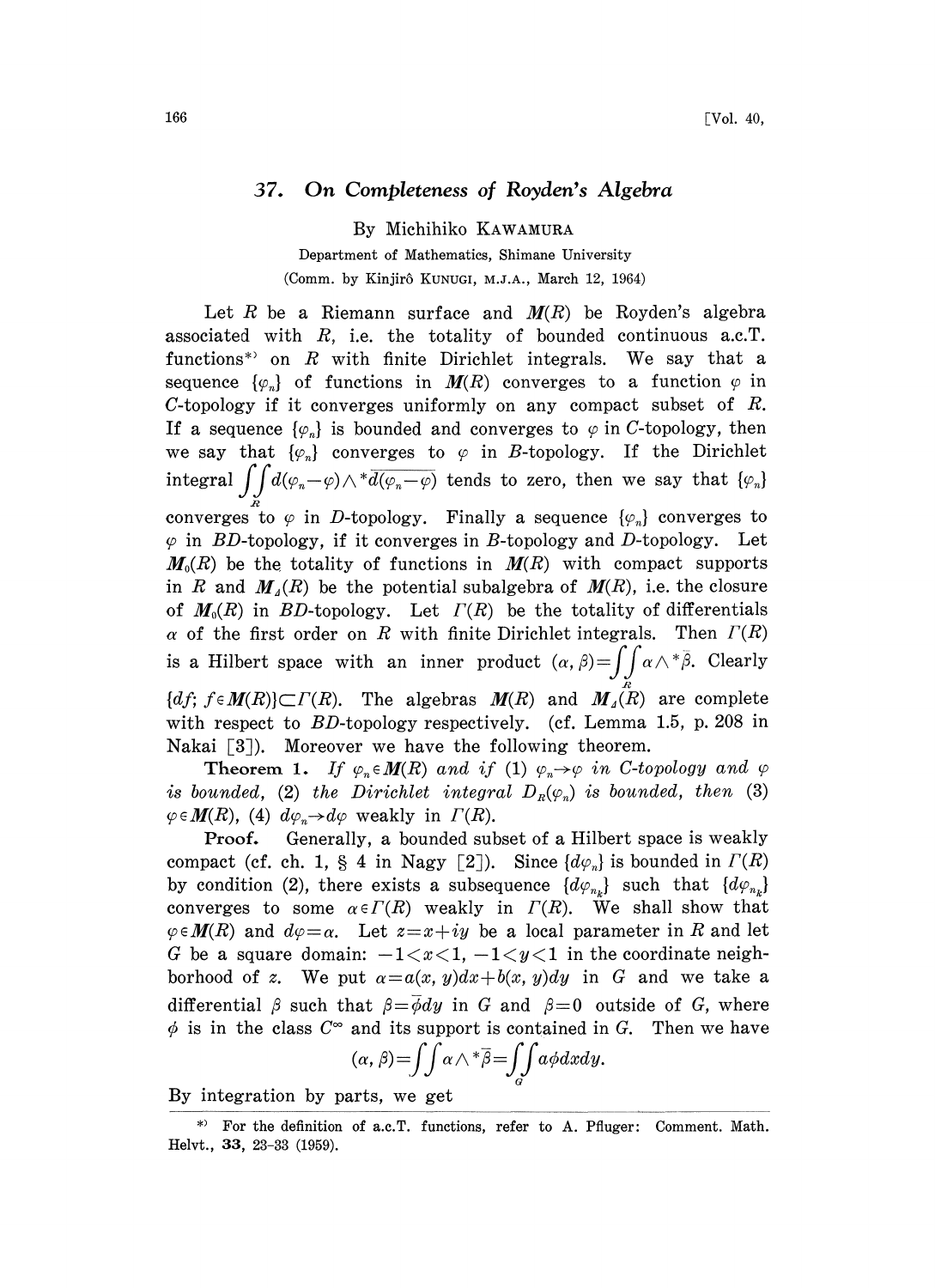$$
(d\varphi_{n_k}, \beta) = \iint d\varphi_{n_k} \wedge \sqrt[k]{\beta} = \iint_{\tilde{\sigma}} \left( \frac{\partial \varphi_{n_k}}{\partial x} \phi \right) dx dy = -\iint_{\tilde{\sigma}} \varphi_{n_k} \frac{\partial \phi}{\partial x} dx dy.
$$

On the other hand

$$
\lim_{k} (d\varphi_{n_k}, \beta) = (\alpha, \beta).
$$

Therefore

$$
\iint\limits_{\alpha} a\phi dx dy = (\alpha, \beta) = \lim_{k} (d\varphi_{n_k}, \beta) = -\lim_{k} \iint\limits_{\alpha} \varphi_{n_k} \frac{\partial \phi}{\partial x} dx dy.
$$

Since  $\{\varphi_{n_k}\}\$  converges to  $\varphi$  uniformly in G, the last term of the above is equal to  $-\int\int\limits_{S}\varphi\frac{\partial\phi}{\partial x}dxdy$ . Hence

$$
\iint\limits_{G} a\phi dx dy = -\iint\limits_{G} \varphi \frac{\partial \phi}{\partial x} dxdy.
$$

The above equality holds for any function  $\phi$  which is in the class  $C^{\infty}$  and its support is contained in G. Hence the partial derivative  $\frac{\partial \varphi}{\partial x}$  of  $\varphi$  in the sense of the theory of distributions is equal to a measurable function  $a(x, y)$ . By Nikodym's theorem (cf. Theorem 5, p. 58 in Schwartz [8]),  $\varphi(x, y)$  is absolutely continuous with respect to x in  $-1 < x < 1$  for almost all values of fixed y in  $-1 < y < 1$  and the partial derivative  $\frac{\partial \varphi}{\partial x}$  in the usual sense is equal to  $a(x, y)$  for almost all values of  $(x, y)$  in G. Similarly,  $\varphi(x, y)$  is absolutely continuous with respect to y in  $-1 < y < 1$  for almost all values of fixed x in  $-1 < x < 1$  and  $\frac{\partial \varphi}{\partial y}$  is equal to  $b(x, y)$  for almost all values of  $(x, y)$  in G. Since  $\varphi(x, y)$  is continuous and  $a(x, y)$  and  $b(x, y)$  are locally square integrable,  $a(x, y)$  and  $b(x, y)$  and so  $\frac{\partial \varphi}{\partial x}$  and  $\frac{\partial \varphi}{\partial y}$  are all locally integrable. Hence  $\varphi$  is an a.c. T. function. On the other hand,  $d\varphi = \alpha \in \Gamma(R)$ , i.e.  $D_R(\varphi) < +\infty$ . By condition (1),  $\varphi$  is bounded and continuous. Hence  $\varphi \in M(R)$ . Next, any subsequence of  $\{d\varphi_n\}$ contains a subsequence which converges weakly in  $\Gamma(R)$ . From the above proof, this subsequence converges to  $d\varphi$  weakly in  $\Gamma(R)$ . Hence  ${d\varphi_n}$  itself converges to  $d\varphi$  weakly in  $\Gamma(R)$ .

Corollary 1.  $M(R)$  is a normed ring with respect to the norm  $||f|| = \sup|f| + \sqrt{D_R(f)}$  (Lemma 1.1, p. 203 in Nakai [3]).

Corollary 2.  $M(R)$  is complete with respect to the BD-topology (Lemma 1.5, p. 208 in Nakai [3]).

**Theorem 2.** If  $\varphi_n \in M_A(R)$  and if (1)  $\varphi_n \to \varphi$  in C-topology and  $\varphi$  is bounded, (2)  $D_n(\varphi_n)$  is bounded, then (3)  $\varphi \in M_A(R)$ .

**Proof.** By Theorem 1,  $\varphi \in M(R)$ . Let  $\{R_m\}_{m=0}^{\infty}$  be a normal exhaustion of R such that  $R_1-\overline{R}_0$  is an annulus. Let  $w(p)$  be a continuous function on R such that  $w(p)=0$  on  $\overline{R}_0$ ,  $w(p)$  is harmonic on  $R_1-R_0$  and  $w(p)=1$  on  $R-R_1$ . Since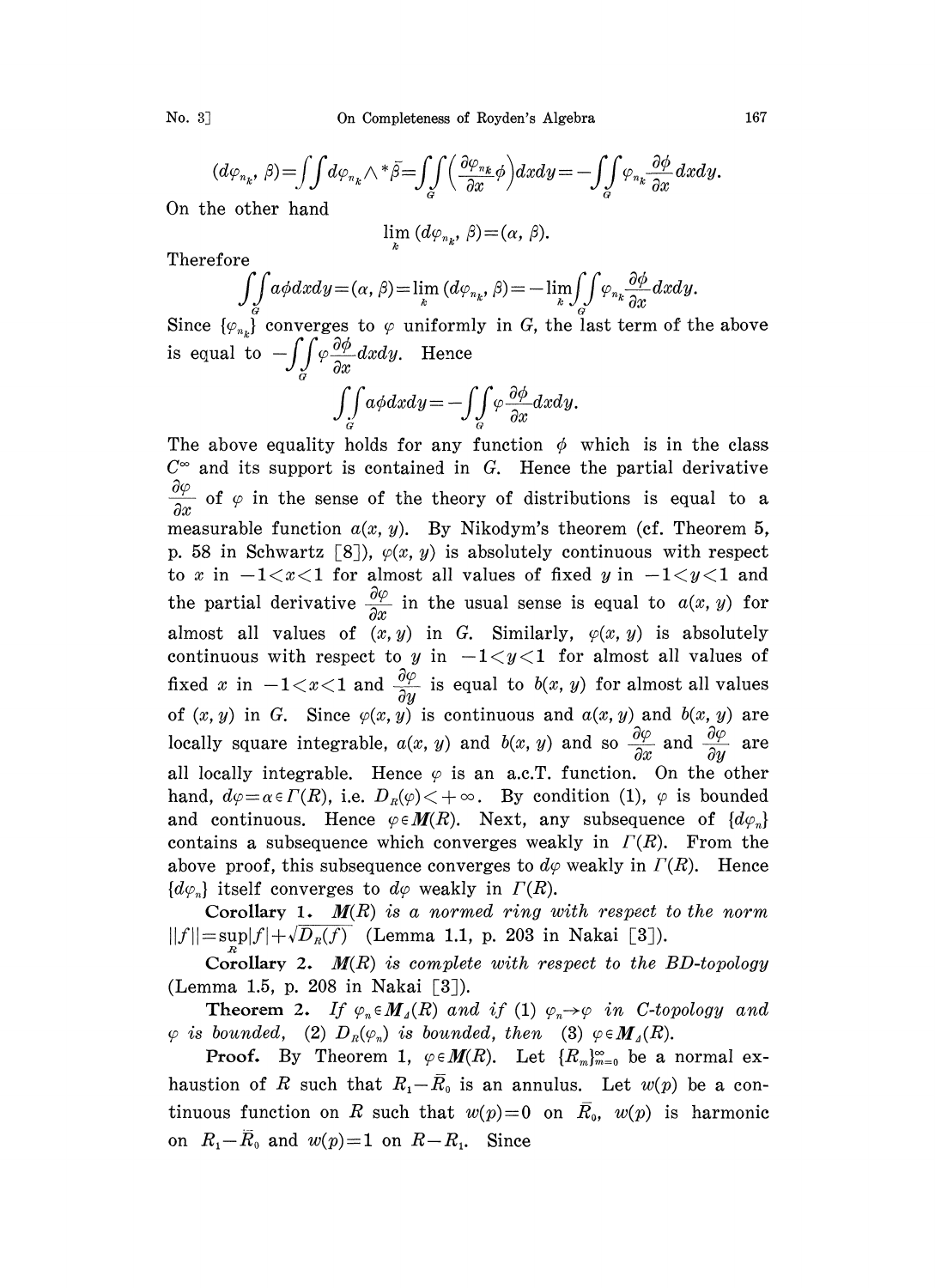168 M. KAWAMURA [Vol. 40,

 $\varphi=w\varphi+(1-w)\varphi$ 

and clearly

$$
(1-w)\varphi\in M_0(R){\subset M_4(R)},
$$

it is sufficient to prove that  $w\varphi \in M_A(R)$ . Let  $u_m$  be a continuous function such that  $u_m=0$  on  $\bar{R}_0$  and  $u_m$  is harmonic on  $R_m-\bar{R}_0$  and  $u_m = \psi$  on  $R-R_m$ , where  $\psi = w\varphi$ . Then  $u_m-u_{m+p}$  is equal to zero outside of  $R_{m+p}-\overline{R}_0$  and  $u_{m+p}$  is harmonic in  $R_{m+p}-\overline{R}_0$ . By Green's formula

$$
D_{R}(u_{m}-u_{m+p}, u_{m+p})=\int\limits_{\delta\langle R_{m+p}-R_{\emptyset}\rangle}(u_{m}-u_{m+p})^{*}du_{m+p}=0.
$$

Hence

$$
0=D_{R}(u_{m}-u_{m+p}, u_{m+p})=D_{R}(u_{m}, u_{m+p})-D_{R}(u_{m+p}),
$$

so we get

$$
D_{R}(u_{m}-u_{m+p})=D_{R}(u_{m})-D_{R}(u_{m+p}).
$$

Since

 $D_{R}(u_{m})\geq D_{R}(u_{m+n})\geq 0,$ 

 ${D_R(u_m)}$  converges and

 $D_R(u_m-u_{m+n})\to 0$  as  $m\to\infty$ .

On the other hand  $\{u_m\}$  is bounded and  $u_m$  is harmonic on  $R_m-\bar{R}_0$ and is equal to zero on  $\overline{R}_0$ . Hence  $\{u_m\}$  converges together with its derivatives to a function  $u$  uniformly on every compact subset of R, where u is harmonic in  $R-\bar{R}_0$  and is equal to zero on  $\bar{R}_0$ . Hence  $u_n \rightarrow u$  in *BD*-topology.

Now we put

 $f=\psi-u$ 

and

$$
f_m = \psi - u_m.
$$

Clearly  $\{f_m\}$  converges to f in BD-topology and hence  $f \in M_A(R)$ . By Green's formula,

 $D_R(u, f_m) = 0.$ From BD-convergence of  $\{f_m\}$ , we have ( 5 )  $D_R(u, f) = 0.$ Next we put

 $\Psi_n=w\varphi_n$ .

Since  $\varphi_n \in M_A(R)$ , there exists a sequence  $\{\phi_{n,i}\}\$  such that  $\phi_{n,i} \in M_0(R)$ and  $\{\phi_{n,i}\}\)$  converges to  $\phi_n$  in BD-topology for fixed n, as  $i\rightarrow\infty$ . By Green's formula

$$
D_{\scriptscriptstyle R}(u,\,w\phi_{\scriptscriptstyle n,\,i})\!=\!0,
$$

since  $w\phi_{n,i} \in M_0(R)$ . Clearly the sequence  $\{w\phi_{n,i}\}$  converges to  $w\phi_n$  in BD-topology, hence we have  $\psi_n \in M_A(R)$  and

$$
D_{\scriptscriptstyle R}(u,\, \psi_{\scriptscriptstyle n})\!=\!0.
$$

The sequence  $\{\psi_n\}$  and the function  $\psi$  satisfy the conditions in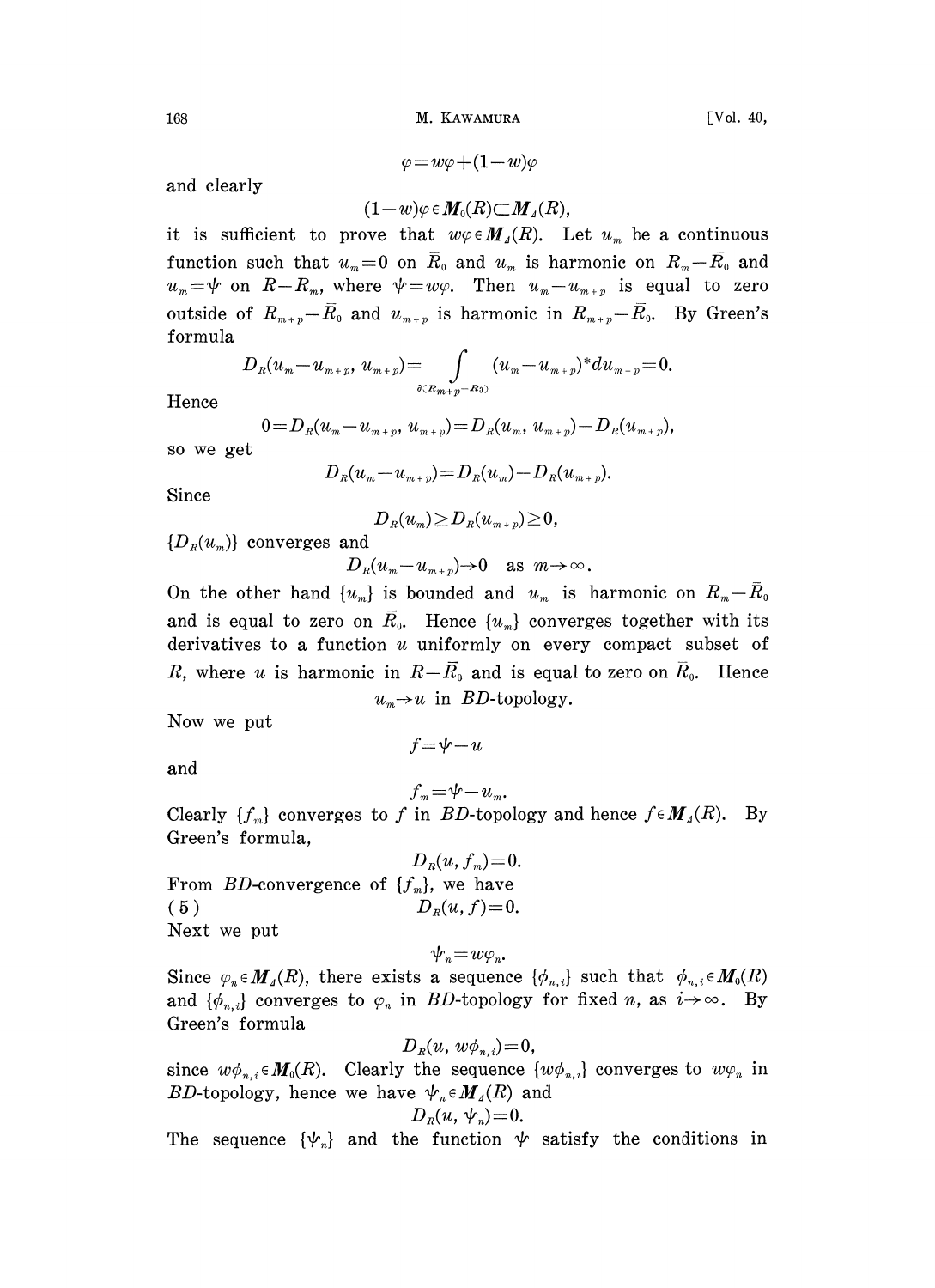fore we can assume  $|\varphi_n| < M < +\infty$  on  $R_1$ , and we have the following inequality:

 $D_{R}(w\varphi_{n})\leq D_{R}(\varphi_{n})+2M\sqrt{D_{R}(w)D_{R}(\varphi_{n})}+M^{2}D_{R}(w).$ This shows that the sequence  $\{D_n(\psi_n)\}\$ is bounded. By Theorem 1, This shows that the sequence  $\{D_R(\varphi_n)\}\)$  is bounded. By  $\{d\psi_n\}$  converges to  $d\psi$  weakly in  $\Gamma(R)$ . Thus we have (6)  $D_R(u, \psi) = 0.$ 

From the equality

$$
D_R(u, \Psi) = D_R(u, u) + D_R(u, f)
$$

and  $(5)$ ,  $(6)$ , we have

 $D_R(u, u) = 0.$ 

Hence u is equal to a constant. Since  $u=0$  on  $R_0$ ,  $u=0$  on R. Thus  $\psi = f \in M_A(R)$ .

Remark: Theorem 2 is an extension of Proposition 10 in Royden  $[7]$  and Lemma 1.4.1 in Nakai  $[5]$ .

Corollary.  $M_A(R)$  is complete with respect to BD-topology.

Application: Let  $\{G(z, w_n)\}\)$  be a sequence of Green's functions with poles  $w_n$  in R. Suppose that  $\{w_n\}$  is a divergent sequence of points in R and that  $\{G(z, w_n)\}$  converges to a harmonic function  $h(z)$  uniformly on every compact subset in R. Then  $h(z)$  is singular in the sense of Parreau  $\lceil 6 \rceil$  (Kuramochi  $\lceil 1 \rceil$ ).

Proof. The following equality is well known:

 $D_R(\min[ G(z, w_n), c])=2\pi c$ 

for any positive number c. Clearly

$$
\min\lbrack\,G(z,\,w_{_{n}}),\,c\,\rbrack\,\in\boldsymbol{M}_{\mathit{a}}(R)
$$

and

 $\min[G(z, w_n), c] \rightarrow \min[h(z), c]$  in B-topology.

Hence by Theorem 2

 $\min[h(z), c] \in M_{\lambda}(R),$ 

therefore

 $\lim_{R\ni z\to p}$  (min[h(z), c])=0 for any point  $p \in \Lambda$ ,

where  $\Delta$  is the harmonic boundary of R (cf. p. 185 in Nakai [4]). Let  $u(z)$  be the greatest harmonic minorant of  $h(z)$  and c. We have

 $0 = \lim_{R \ni x \to p} \sup_{R \ni x \to p} (\min[k(z), c]) \geq \lim_{R \ni x \to p} \sup_{R \in \mathcal{A}} u(z) \geq 0$ <br>for any point  $p \in \mathcal{A}$ . By the maximum principle (Theorem 1.2, Corollary (a) p. 192 in Nakai [4]),  $u(z)=0$  on R. Hence  $h(z)$  is singular.

## References

- [1] Z. Kuramochi: On harmonic functions representable by Poisson's integral. Osaka Math. J., 10, 103-118 (1958).
- [2] B. Sz. Nagy: Spektraldarstellung linearer Transformationen des Hilbertschen Raumes. Berlin (1941).